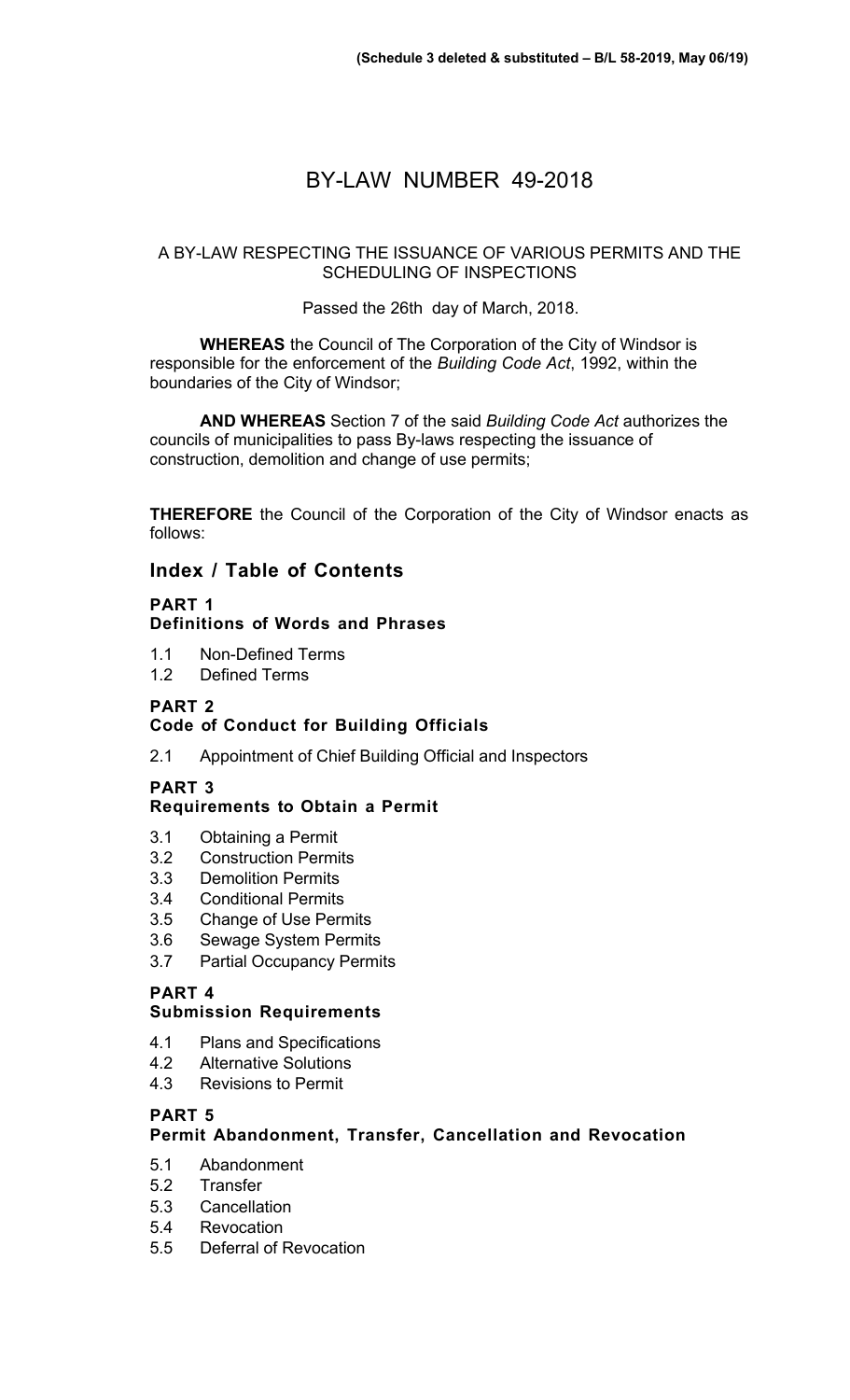#### **PART 6 Fees and Refunds**

# 6.1 Fees

6.2 Refunds

#### **PART 7 Hoarding**

- 7.1 General Requirements<br>7.2 Covered Wav Exceptio
- **Covered Way Exceptions**
- 7.3 Covered Way Construction
- 7.4 Fencing Boarding or Barricades
- 7.5 Work Shutdown

# **PART 8**

# **Registered Code Agencies**

8.1 General Requirements

# **PART 9**

# **Inspection Notices**

9.1 General Requirements

#### **PART 10 Validity**

10.1 Severability

#### **PART 11 List of Schedules**

11.1 Schedules

#### **PART 12 Repeal**

12.1 Repealed By-law

12.2 Applications Under By-law 179-2008

# **PART 1**

# **Definitions of Words and Phrases**

# **1.1 Non-Defined Terms**

**1.1.1** Definition of words and phrases used in this By-Law that are not included in the list of definitions and are not defined in the Ontario Building Code shall have the meanings that are commonly assigned to them in the context in which they are used, taking into account the specialized use of terms by the various trades and professions to which the terminology applies.

# **1.2 Defined Terms**

**1.1.2** Each of the words and terms in italics in this By-Law has the following meaning for the purposes of this By-Law:

Act means the Building Code Act, 1992, S.O. 1992, c. 23, as amended.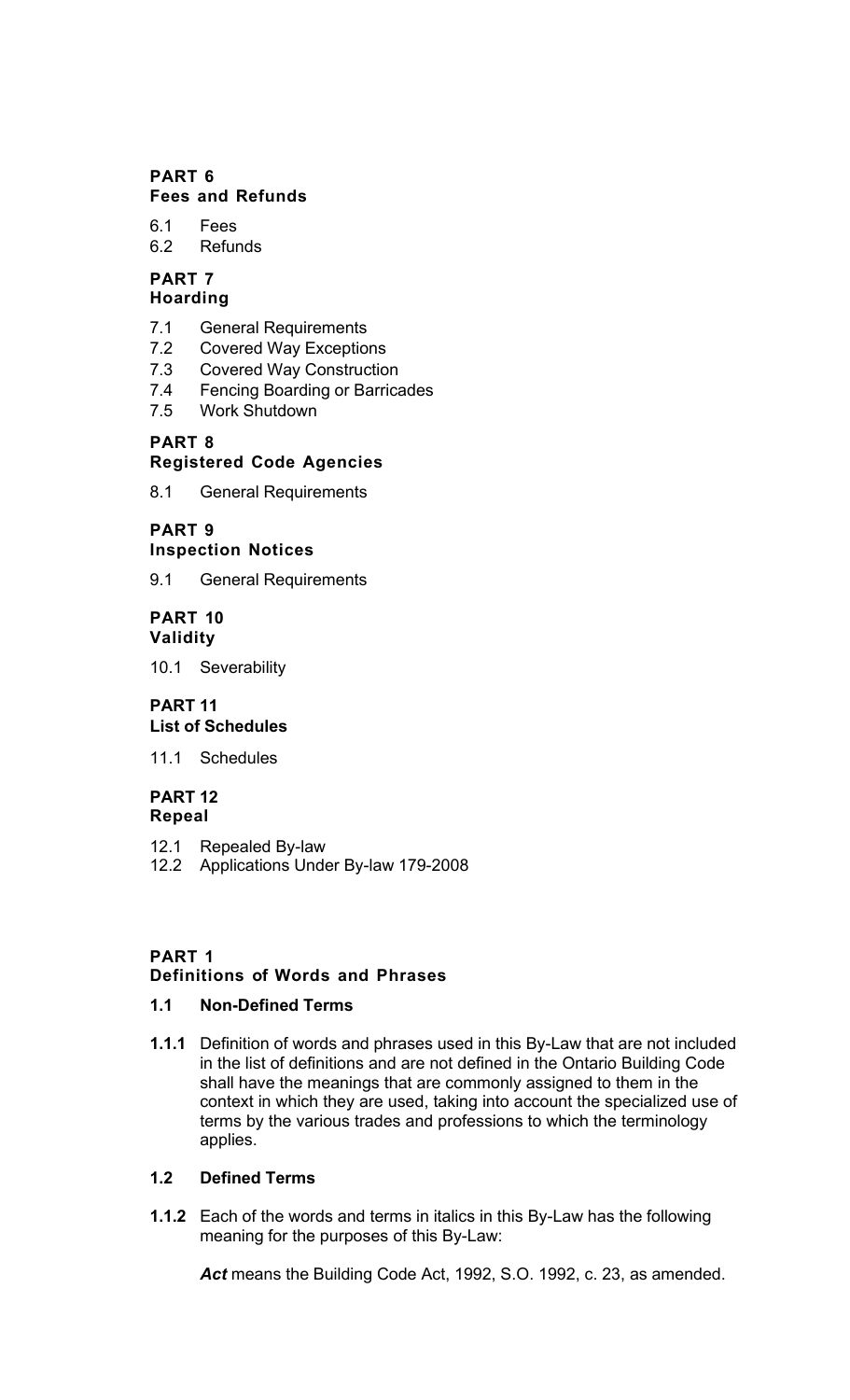*Actual Value of Construction* means the actual value of the work and materials incorporated into the work thereof and all costs necessarily incidental to the subject matter of construction.

*Applicant* means the *owner* of a building or property who applies for a permit or any *person* authorized by the *owner* to apply for a *permit* on the *owner*'s behalf, or any person or corporation empowered by statute to cause the construction or demolition of a building or buildings and anyone acting under the authority of such person or corporation.

#### *Building* means,

- a) a structure occupying an area greater than ten (10) square metres consisting of a wall, roof and floor or any of them or a structural system serving the function thereof including all plumbing, works, fixtures and service systems appurtenant thereto,
- b) a structure occupying an area of ten (10) square metres or less that contains plumbing, including the plumbing appurtenant thereto,
- c) plumbing not located in a structure,
- d) a sewage system, or
- e) structures designated in the *Building Code*.

*Building Code* means the regulations made under Section 34 of the *Act*.

*Business Day* means any day other than a Holiday as defined in the Legislation Act, 2006, S.O. 2006, Saturday, and all other days when the offices of the *Corporation* are not open for the transaction of business with the public.

*Chief Building Official* means the person appointed by Council to enforce the *Act* within the City of Windsor under Section 3 of the *Act*.

*Chief Fire Official* means the Fire Chief of the *Corporation* as appointed by Council.

**Construct** means to do anything in the erection, installation, extension or material alteration or repair of a *building* and includes the installation of a *building* unit fabricated or moved from elsewhere and "construction" has a corresponding meaning.

*Corporation* means The Corporation of the City of Windsor.

*Council* means the Council of The Corporation of the City of Windsor.

*Demolish* means to do anything in the removal of a *building* or any material part thereof and "demolition" has a corresponding meaning.

*Electronic Submission* means the filing of an application for *permit* or alternative solution, including all required forms, documents and drawings, submitted through an online application procedure approved by the *Chief Building Official*.

*Estimated Value of the Work* means the estimated value of the work and materials to be incorporated into the work thereof and all costs necessarily incidental to the subject matter of construction.

*House* means a detached house, semi-detached house, row house, duplex, double duplex, triplex, fourplex, or multi-unit dwelling.

Lot means a parcel of land, the boundaries of which are on record in the Windsor (Essex) Land Registry Office No. 12.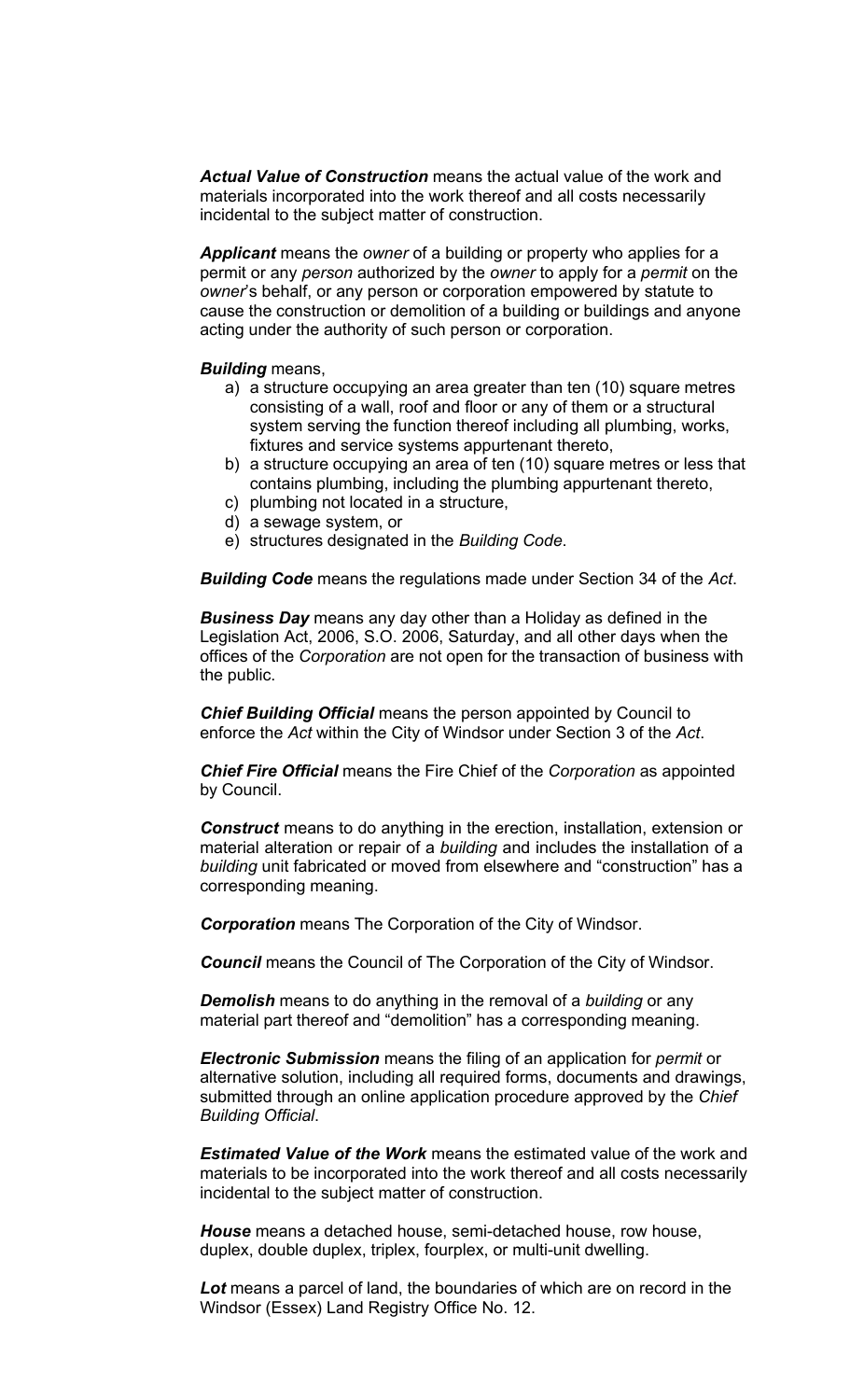*Owner* means the *person* registered as the owner on title to the land, and includes a *person* who has the right under an agreement or statute to carry out construction, demolition or other work under a *permit* as if he/she were the registered owner.

**Parking Lot** means an area which is used or capable of being used to park more than four (4) motor vehicles.

*Partial Permit* means a *permit* issued by the *Chief Building Official* to *construct* part of a *building*.

*Permit* means a written authorization issued by the *Chief Building Official*  to perform work regulated by the *Act* and the *Building Code* or to occupy a *building* or part thereof.

*Permit Holder* means the *person* to whom the *permit* has been issued and who assumes the primary responsibility for compliance with the *Act*  and the *Building Code*.

*Person* means any individual, association, partnership, company, corporation, firm, agent, trustee and the heirs, executors, or other legal representative of any of the foregoing.

*Plan Review* means the review of drawings which are submitted to the Building Department.

*Registered Code Agency* means a person that has the qualifications and meets the requirements described in Subsection 15.11(4) of the Act.

*Revised Submission* means additional information filed with the *Chief Building Official* which depicts one or more changes to the proposed or asconstructed design of a *building* or part of a *building* for which a *permit* has already been issued and for which approval by the *Chief Building Official*  is required.

**Public Way** means a sidewalk, street, highway, square or other open space to which the public has access, as of right or by invitation, express or implied.

# **PART 2**

#### **Code of Conduct for Building Officials**

#### **2.1 Appointment of Chief Building Official and Inspectors**

**2.1.1** Each person listed in Schedule A of By-law 15-2010, "A By-law to Appoint a *Chief Building Official* and Inspectors to Enforce the Building Code Act and Regulations in Windsor" as amended, shall be governed by the Code of Conduct as set out in Schedule B of By-law 15-2010 and the City of Windsor's Standards of Employee Deportment Policy and amendments.

#### **PART 3**

#### **Requirements to Obtain a Permit**

#### **3.1 Obtaining a Permit**

**3.1.1** To obtain a *permit*, the *owner* or an agent authorized in writing by the *owner* shall file an application in writing by completing a prescribed form available from the *Chief Building Official* or from the Ministry of Municipal Affairs' website [www.mah.gov.on.ca.](http://www.mah.gov.on.ca/) Application forms prescribed by the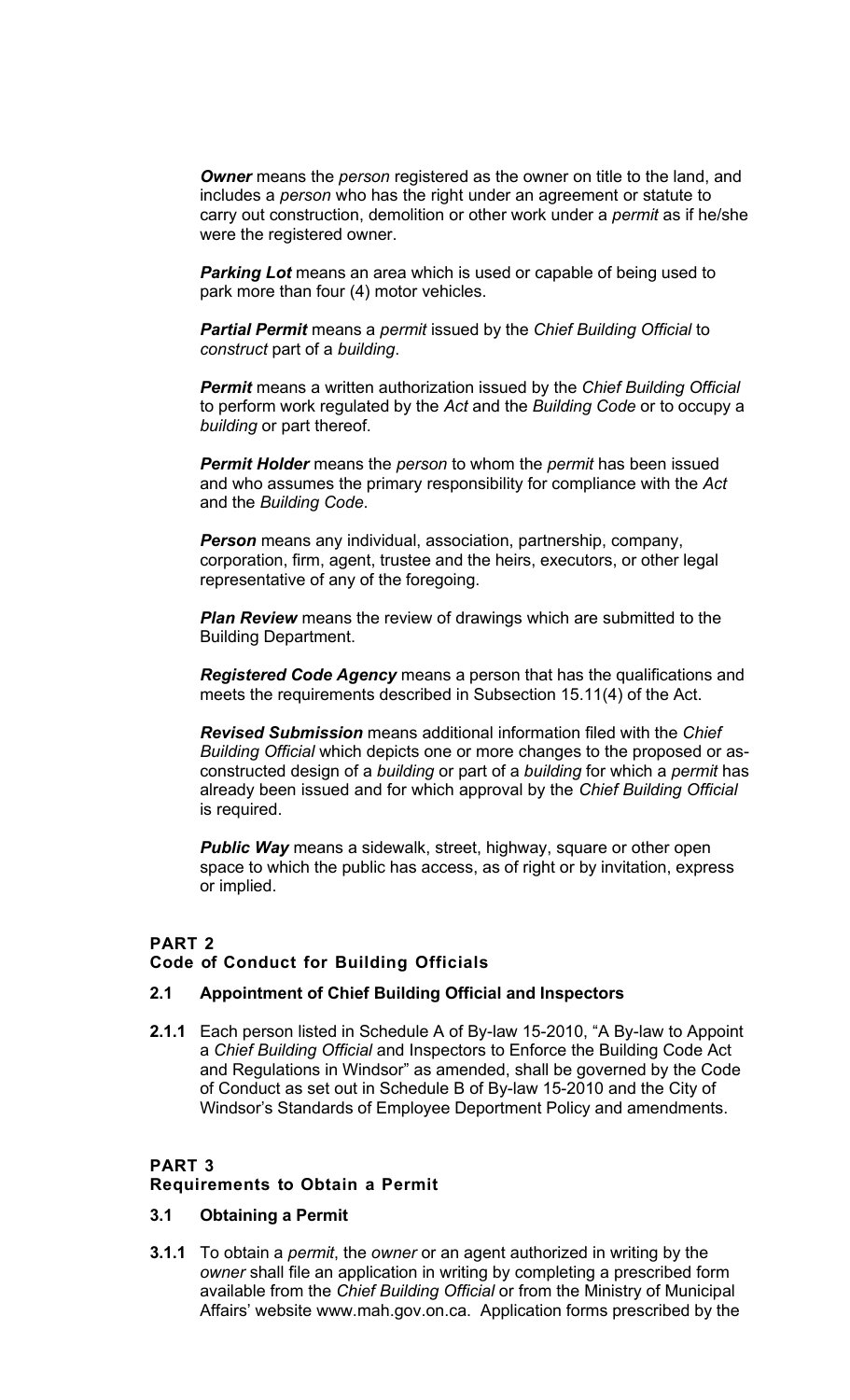*Corporation* under Clause 7.(1)(f) of the *Act* are set out in Schedule 1 of this By-law.

### **3.2 Construction Permits**

- **3.2.1** Where an application is made for a Construction Permit under Section 8 of the Act, the *applicant* shall submit to the *Chief Building Official* all of the following:
	- (1) Form A, Application for a *Permit* to *Construct* or *Demolish*, and other required forms as set out in Schedule 1 of this By-law.
	- (2) Complete plans and specifications, documents and other information as required by Sentence 1.3.1.3.(5), Division C of the *Building Code*, Applicable Law, and as prescribed in Schedule 2.1, and Schedule 2.2, of this By-law.
	- (3) Payment of the required fees as calculated in accordance with Schedule 3 of this By-law. **(deleted & substituted – B/L 58-2019, May 06/19)**

# **3.3 Demolition Permits**

- **3.3.1** Where an application is made for a Demolition *Permit* under Section 8 of the Act, the *applicant* shall submit to the *Chief Building Official* all of the following:
	- (1) Form A, Application for a *Permit* to *Construct* or *Demolish*, and other required forms as set out in Schedule 1 of this By-law.
	- (2) Complete plans and specifications, documents and other information as required by Sentence 1.3.1.1.(3) and Sentence 1.3.1.3.(5), Division C of the *Building Code*, Applicable Law, and as prescribed in Schedule 2.1, and Schedule 2.2, of this By-law.
	- (3) Confirmation that:
		- a. arrangements have been made with the proper authorities for the safe and complete disconnection of all existing water, sewer, gas, electric, telephone and other utilities, and that the work has been completed,
		- b. the *owner* will comply with the City's Property Standards Bylaw at the completion of demolition,
		- c. no heritage restrictions exist,
		- d. there are no Demolition Control By-law restrictions, and
		- e. a licensed professional pest control company has inspected the property and structures for evidence of rat infestation, and submitted a completed Form A.8.2, Rat Infestation Review Form.
	- (4) Payment of the required fees as calculated in accordance with Schedule 3 of this By-law. **(deleted & substituted – B/L 58-2019, May 06/19)**

#### **3.4 Conditional Permits**

- **3.4.1** Where an application is made for a Conditional *Permit* under Section 8 of the *Act*, the *applicant* shall submit to the *Chief Building Official* all of the following:
	- (1) Form A, Application for a *Permit* to *Construct* or *Demolish* and other required forms as set out in Schedule 1 of this By-law.
	- (2) Complete plans and specifications, documents and other information as required by Sentence 1.3.1.3.(5), Division C of the *Building Code*, Applicable Law, and as prescribed in Schedule 2.1, and Schedule 2.2, of this By-law.
	- (3) A written statement regarding:
		- a. the reasons why the *applicant* believes that unreasonable delays in construction would occur if a conditional *permit* is not granted,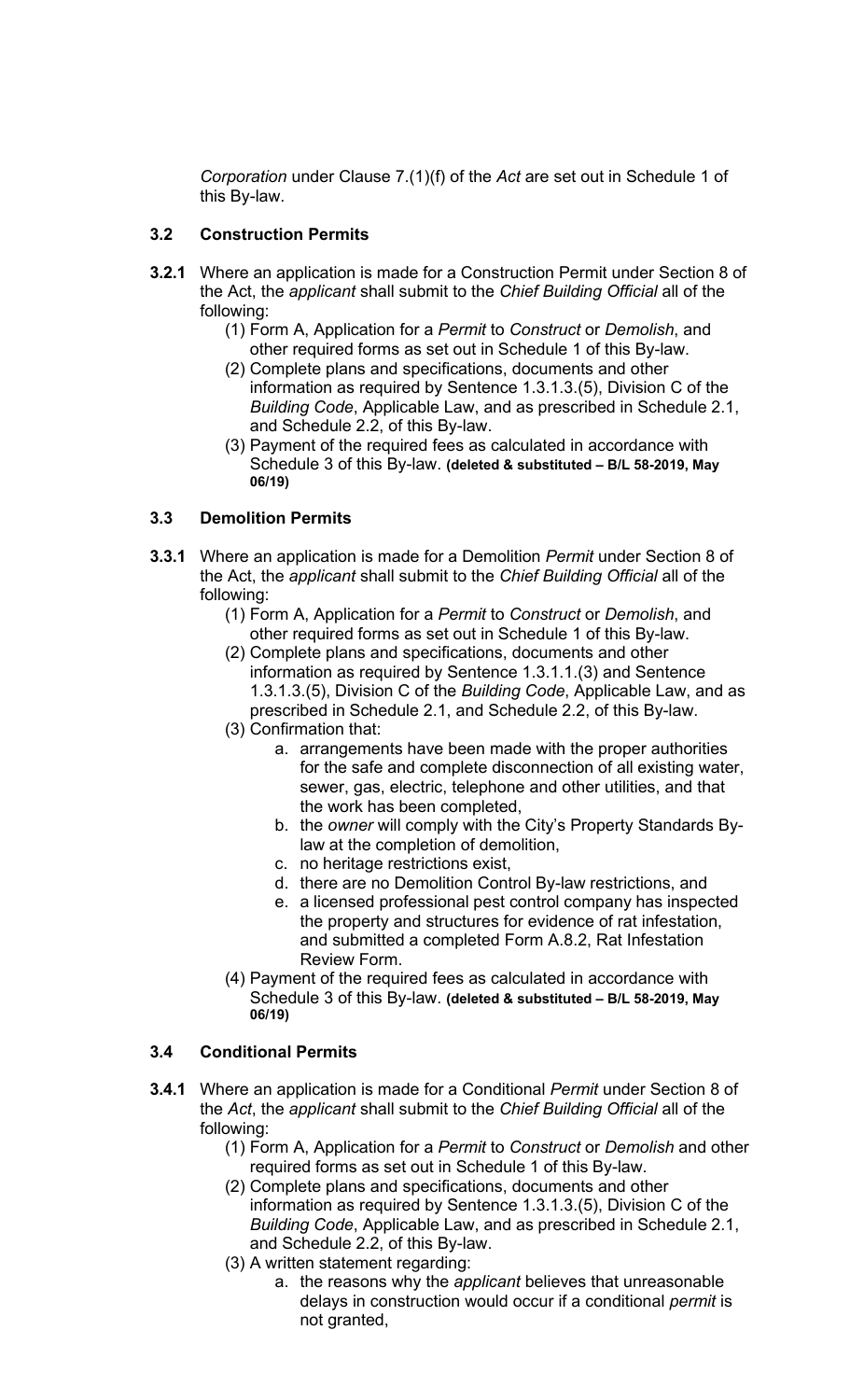- b. the necessary approvals which must be obtained in respect of the proposed *building* and the time in which such approvals will be obtained, and
- c. the date on which complete plans, specifications and documentation of the *building* will be filed with the *Chief Building Official*.
- (4) A signed Conditional *Permit* Agreement as drafted by the *Corporation*.
- (5) Payment of the required fees as calculated in accordance with Schedule 3 of this By-law. **(deleted & substituted – B/L 58-2019, May 06/19)**

### **3.5 Change of Use Permits**

- **3.5.1** Where an application is made for a Change of Use *Permit* under Section 8 of the *Act*, the *applicant* shall submit to the Chief Building Official all of the following:
	- (1) Form B, Change of Use Application as set out in Schedule 1 of this By-law.
	- (2) Complete plans and specifications, documents and other information as required by Sentence 1.3.1.3.(5), Division C of the *Building Code*, Applicable Law, and as prescribed in Schedule 2.1, and Schedule 2.2, of this By-law.
	- (3) A written and diagrammatical description to identify:
		- a. the location of the *building*,
			- b. the current occupancy of the *building* or part of a *building* for which the application is made, and
			- c. the proposed occupancy that the current occupancy is to be changed to.
	- (4) Payment of the required fees as calculated in accordance with Schedule 3 of this By-law. **(deleted & substituted – B/L 58-2019, May 06/19)**

#### **3.6 Sewage System Permits**

- **3.6.1** Where an application is made for a Sewage System *Permit* under Section 8 of the *Act*, the *applicant* shall submit to the *Chief Building Official* all of the following:
	- (1) Form A, Application for a *Permit* to *Construct* or *Demolish* and other required forms as set out in Schedule 1 of this By-law.
	- (2) Complete plans and specifications, documents and other information as required by Sentence 1.3.1.3.(5), Division C of the *Building Code*, Applicable Law, and as prescribed in Schedule 2.1, and Schedule 2.2, of this By-law.
	- (3) A site evaluation which shall include all of the following items, unless otherwise specified by the *Chief Building Official*:
		- a. the date of the evaluation was done,
		- b. the name, address, telephone number and signature of the person who prepared the evaluation, and
		- c. a scaled map of the site showing:
			- i. the legal description, *lot* size, property dimensions, existing rights-of-way, easements or municipal/utility corridors,
			- ii. the location of items listed in Column 1 of Tables 8.2.1.6.A, 8.2.1.6.B and 8.2.1.6.C of the *Building Code*,
			- iii. the location of the proposed sewage system,
			- iv. the location of any unsuitable, disturbed or compacted areas,
			- v. proposed access routes for system maintenance,
			- vi. depth to bedrock and zones of soil saturation,
			- vii. soil properties, including soil permeability, and
			- viii. soil conditions, including the potential for flooding.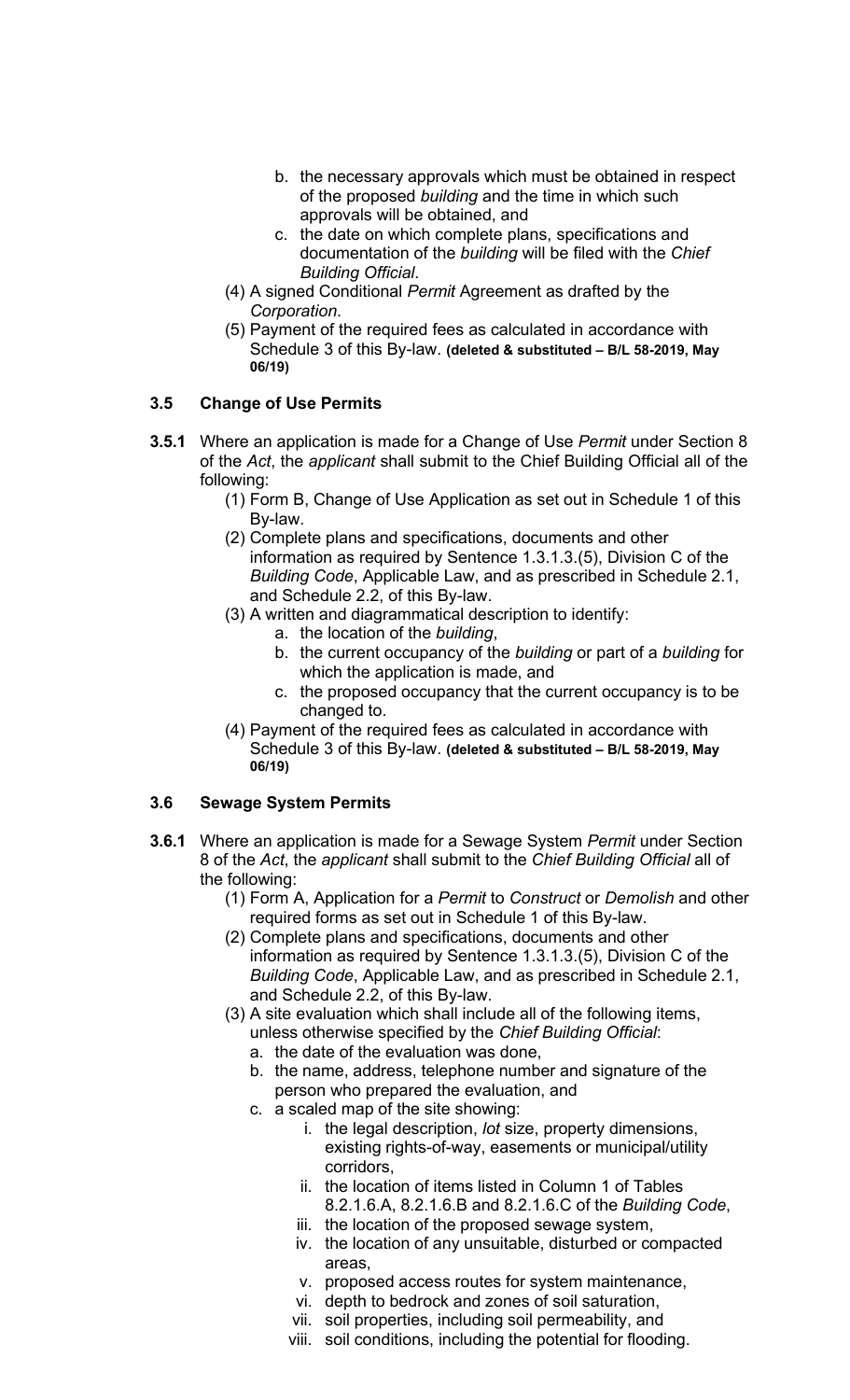(4) Payment of the required fees as calculated in accordance with Schedule 3 of this By-law. **(deleted & substituted – B/L 58-2019, May 06/19)** 

### **3.7 Partial Occupancy Permits**

- **3.7.1** Where an application is made for a Partial Occupancy *Permit* under Section 11 of the *Act*, the *applicant* shall submit to the *Chief Building Official* all of the following:
	- (1) Form C, Partial Occupancy *Permit* Application as set out in Schedule 1 of this By-law.
	- (2) Complete plans and specifications, documents and other information as required by Sentence 1.3.1.3.(5), Division C of the *Building Code*, Applicable Law, and as prescribed in Schedule 2.1, and Schedule 2.2, of this By-law.
	- (3) A written statement indicating the expected occupancy date(s) and the portion(s) of the *building* to be occupied.
	- (4) Written confirmation that all necessary *permit*(s) and approvals from other municipal departments and/or outside agencies having jurisdiction have been obtained.
	- (5) Payment of the required fees as calculated in accordance with Schedule 3 of this By-law. **(deleted & substituted – B/L 58-2019, May 06/19)**

### **PART 4**

#### **Submission Requirements**

#### **4.1 Plans and Specifications**

- **4.1.1** Every *applicant* shall electronically submit sufficient plans, specifications, documents and other information to enable the *Chief Building Official* to determine whether the proposed *building*, construction, demolition, partial occupancy or change of use will contravene the *Act*, the *Building Code* or any other Applicable Law.
- **4.1.2** The *Chief Building Official* shall determine the plans, specifications, documents and other information required to be submitted with an application in order to deem it complete according to Sentence 1.3.1.3.(5), Division C of the *Building Code* having regard for:
	- (1) The scope of the proposed work,
	- (2) The requirements of the *Building Code*, the *Act* and other Applicable Law, and
	- (3) The requirements of this Section and Schedule 2.1, and Schedule 2.2, of this By-law.
- **4.1.3** An *Electronic Submission* is to be made in a Portable Document Format (PDF). Plans, specifications, documents and other information are to be legible when printed to scale. Drawings to be minimum size of 8.5" x 11.0" and shall be complete, fully dimensioned and to scale.
- **4.1.4** Upon completion of the foundation for a *House*, a survey prepared by an Ontario Land Surveyor indicating the location and elevation of the top of the foundation wall shall be submitted, prior to a framing inspection being undertaken.
- **4.1.5** Upon completion of the construction of a *building*, or part of a *building*, a set of plans of the *building* or part of a *building*, as constructed, together with a plan of survey prepared and certified by an Ontario Land Surveyor showing the location of the *building*, shall be submitted.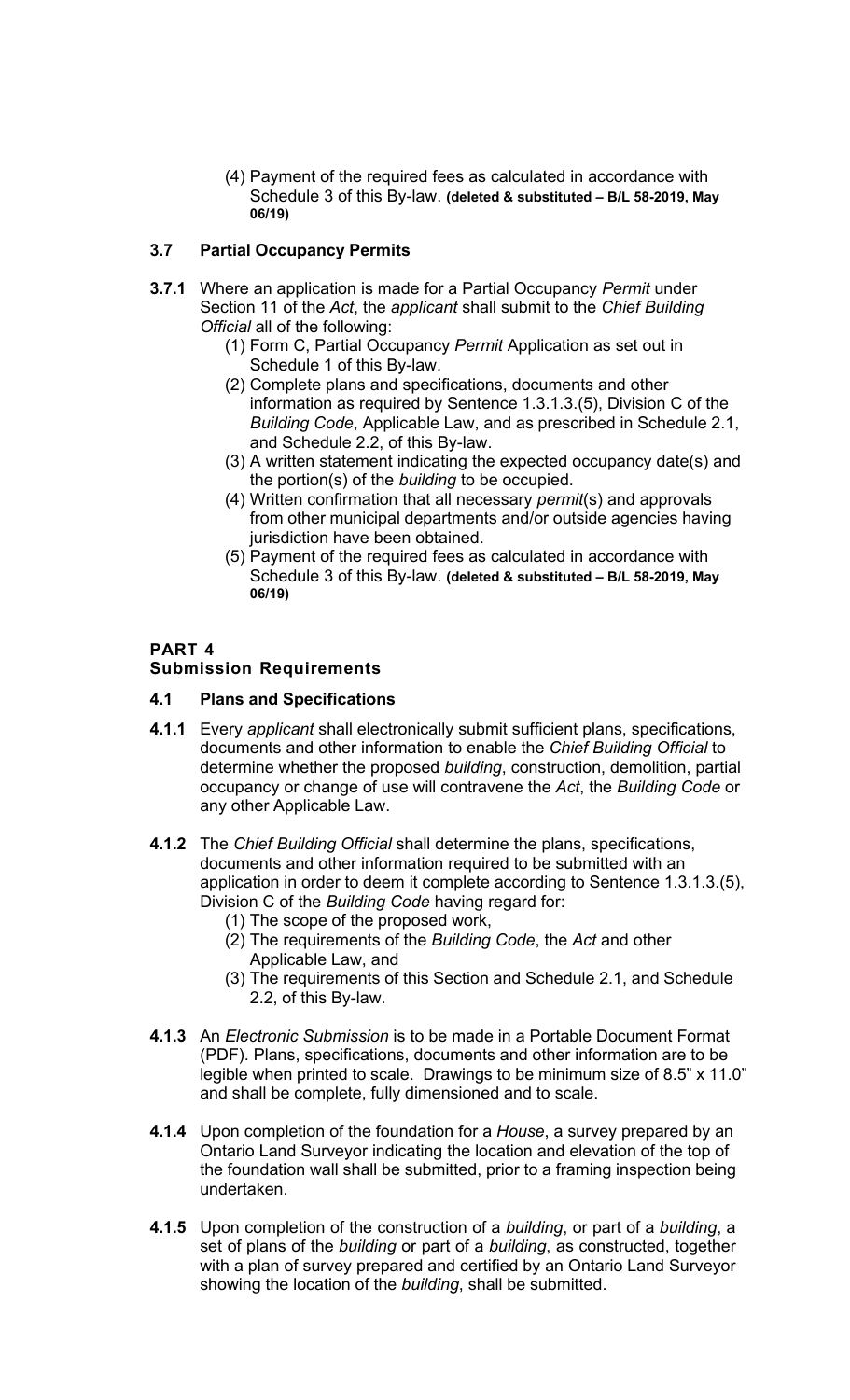# **4.2 Alternative Solutions**

- **4.2.1** Where an application for a *permit* or for authorization to make a material change to the plan, specification, document or other information on the basis of which a *permit* was issued, contains an alternative solution for which approval in accordance with Part 2, Section 2.1., Division C of the *Building Code* is required, the application shall include documentation in accordance with Part 2, Article 2.1.1.1., Division C of the *Building Code.*
- **4.2.2** Such information shall be accompanied with Form A.9.1, Alternative Solution Application, and Form A.9.2, Alternative Solution Authorization Form as prescribed by the *Chief Building Official*.

# **4.3 Revisions to Permit**

- **4.3.1** Where there is material or system change during construction and/or to the plans, specifications, documents or other information on the basis of which a *permit* was issued, the *owner* or authorized agent is required under Section 8(12) of the *Act* to notify the *Chief Building Official* and shall submit the following:
	- (1) Form D, Plan Resubmission Application,
	- (2) Revised plans and specifications illustrating the changes, including all supporting documentation as may be requested by the *Chief Building Official*, and
	- (3) Payment of the required fees as calculated in accordance with Schedule 3 of this By-law. In the event the area of work is reduced, there shall be no refund. **(deleted & substituted – B/L 58-2019, May 06/19)**

# **PART 5**

# **Permit Abandonment, Transfer, Cancellation and Revocation**

# **5.1 Abandonment**

- **5.1.1** An application for a *permit* shall be deemed to have been abandoned six (6) months after the date of filing of the application with the *Chief Building Official* unless a *permit* has been issued.
- **5.1.2** When a *permit* has been issued and subsequently abandoned by the original *applicant*, the said *permit* can be assigned to the successor in title and can therefore claim to continue building under the said *permit*. A written request made within one (1) year of *permit* issuance and proof of land title must be submitted to the *Chief Building Official*.
- **5.1.3** Where the application has been abandoned, withdrawn, or rejected, one set of drawings and design calculations (if applicable) filed with the application will be marked "Not For Construction" then returned to the *applicant*. Fees will be refunded without interest thereon in accordance with this By-Law.

# **5.2 Transfer**

- **5.2.1** Upon change of ownership, *permit* applications and *permit*(s) shall be transferred to the new *owner* with the approval of the *Chief Building Official*.
- **5.2.2** Form H, Transfer of Permit Application shall be submitted along with the required fee as identified in Schedule 3. **(deleted & substituted – B/L 58-2019, May 06/19)**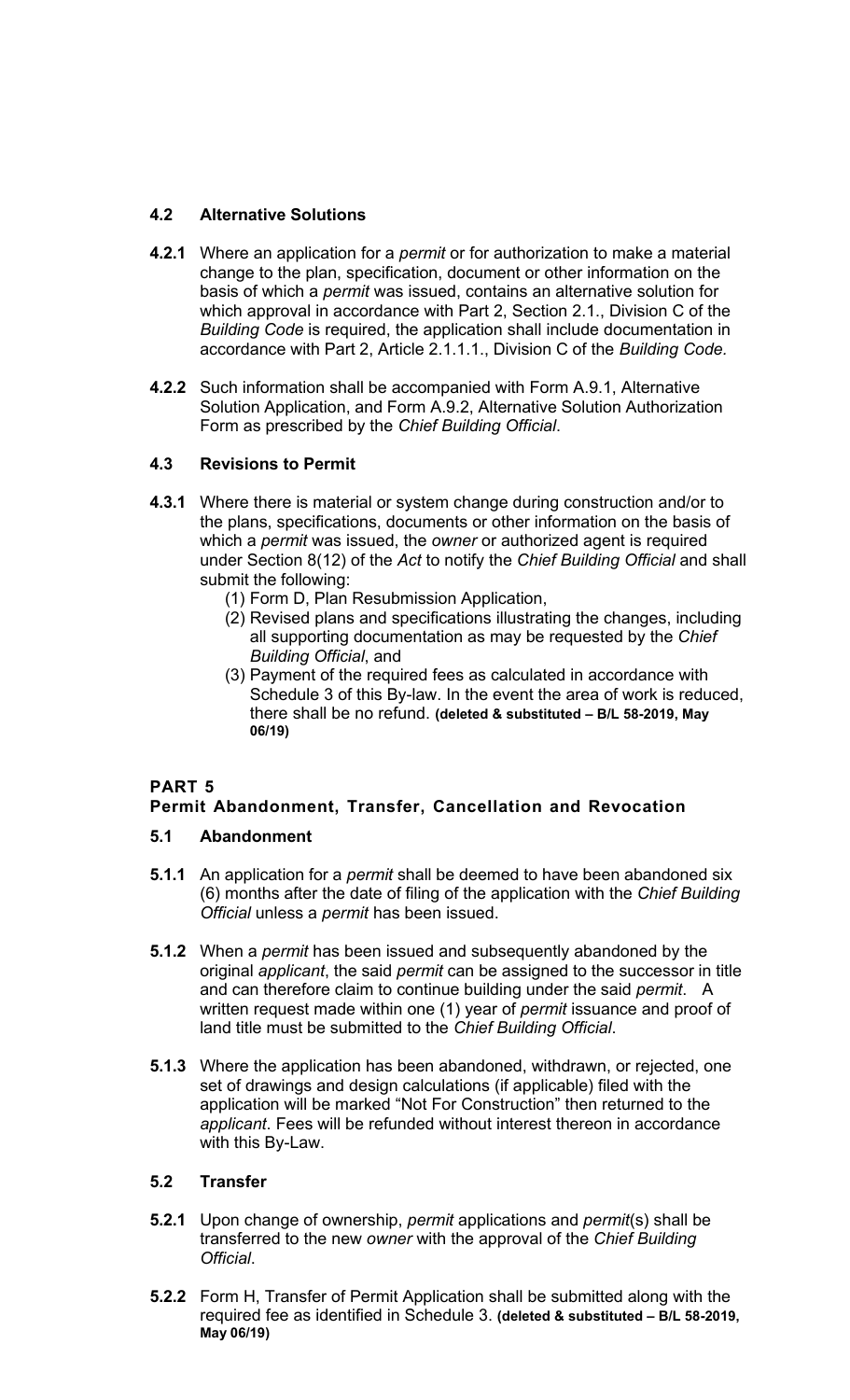**5.2.3** Upon the transfer of *permit* by the *Chief Building Official*, the new *owner*  shall be the *permit holder* for the purpose of this By-Law, the *Act* and the *Building Code*.

#### **5.3 Cancellation**

**5.3.1** A *permit holder* of an issued *permit* can submit a request in writing to the *Chief Building Official* to cancel a *permit* where no substantial work has been performed. The *Chief Building Official*, after considering the implication of canceling a *permit* may agree to cancel the *permit* as requested. The *Chief Building Official* may impose conditions for the canceling of a *permit* to ensure the property is in a safe condition. Fees shall be refunded in accordance with this By-Law.

### **5.4 Revocation**

- **5.4.1** Where the *Chief Building Official* considers revoking a *permit* under Subsection 8(10)(b) or (c) of the *Act*, the *Chief Building Official* may give written notice by email and/or regular mail of the intention to revoke to the *permit holder* at their last known email and/or mailing address and, if on the expiration of thirty (30) days from the date of such notice, the ground for revocation continues to exist, the *permit* may be revoked without further notice and all submitted plans and other information may be disposed of. Fees shall be refunded in accordance with this By-Law.
- **5.4.2** In reference to Subsecton 8(10)(c) of the *Act*, "substantially suspended or discontinued" is to be measured from the date of the last documented site inspection.

#### **5.5 Deferral of Revocation**

- **5.5.1** Within thirty (30) days of receipt of a notice of intention to revoke a *permit*, a *permit holder* may request of the *Chief Building Official* in writing, that the *Chief Building Official* defer the revocation of such *permit*, subject to the following conditions and processes in Subsections 5.5.2 and 5.5.3.
- **5.5.2** A request for deferral shall set out the reasons why the *permit* should not be revoked and the date by which the work will be commenced, resumed or completed.
- **5.5.3** Having considered the circumstances of the request and having determined that there have been no changes to the *Act* and the *Building Code* and any other Applicable Law which would have prevented the issuance of the original *permit*, the *Chief Building Official* may allow a deferral to a prescribed date, and shall notify the *permit holder* in the same manner above.

#### **PART 6 Fees and Refunds**

#### **6.1 Fees**

- **6.1.1** Upon submission of a *permit* application, the *applicant* shall pay the required deposit fee as set out in Schedule 3 of this By-Law. **(deleted & substituted – B/L 58-2019, May 06/19)**
- **6.1.2** Prior to the issuance of a *permit* or any revision to a *permit*, the *applicant*  shall:
	- (1) Provide proof of payment of any levies, charges and deposits, and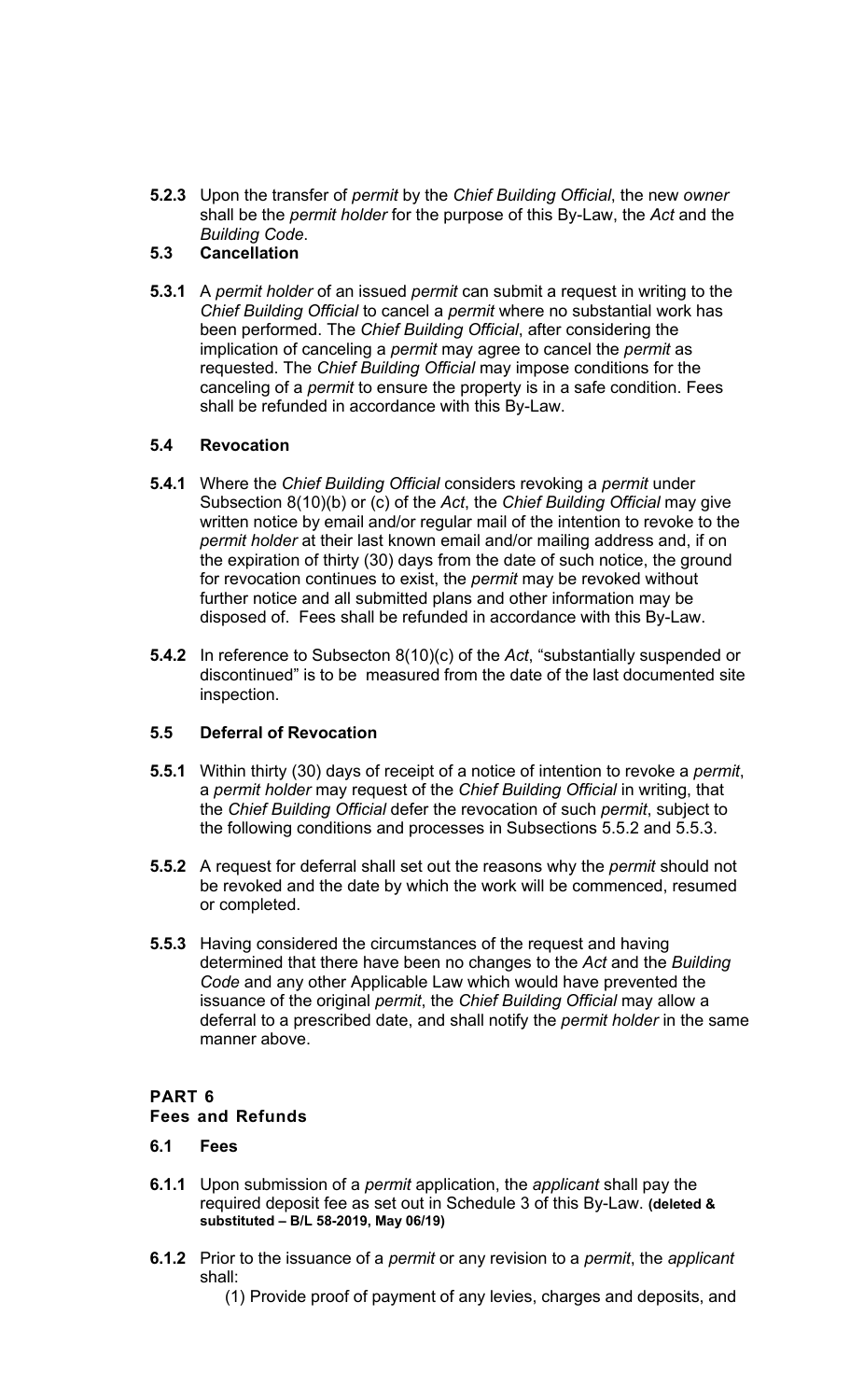(2) Remit the fees set out in Schedule 3 of this By-Law, as amended annually by City Council. **(deleted & substituted – B/L 58-2019, May 06/19)** 

### **6.2 Refunds**

- **6.2.1** Subject to Subsection 6.2.2, the *Chief Building Official* shall refund 40% of the building *permit* fee upon written request by the *permit holder*.
- **6.2.2** There shall be no refund of *permit* fees where:
	- (1) Work has commenced and is abandoned thereafter.
	- (2) More than six (6) months has elapsed from the date of *permit*  issuance.
	- (3) A *permit* has been revoked, except where:
		- a. no work has commenced and the *applicant* requests cancellation no more than six (6) months after the *permit* has been issued, or
		- b. the *permit* has been issued in error.
	- (4) The total calculated refund amount is less than \$100.00.
- **6.2.3** All Service Fees and Permit Deposits are non-refundable.

# **PART 7**

# **Hoarding**

### **7.1 General Requirements**

**7.1.1** Every *person* to whom a construction or demolition *permit* is issued shall maintain a fence to enclose the site of the construction or demolition.

# **7.2 Covered Way Exceptions**

- **7.2.1** Where the construction may constitute a hazard to the public, work shall not commence on the construction, alteration or repair of a *building* until a covered way, as described in Subsection 7.3 hereof, has been provided to protect the public, except where:
	- (1) The work is done within a solid enclosure,
	- (2) The *building* is at a distance of greater than 4.5 metres from a *public way* used by pedestrians, or
	- (3) Site conditions warrant a distance greater than provided in Clause (2) hereof.

# **7.3 Covered Way Construction**

#### **7.3.1** A covered way shall:

- (1) Have an unobstructed height of not less than 2.4 metres,
- (2) Have an unobstructed width of not less than 1.1 metres or, if it is over a sidewalk that is less than 1.1 metres wide, have a width equal to the width of the sidewalk,
- (3) Shall be capable of supporting any load likely to be applied to it and capable of supporting a load of at least 2.4 kilonewtons per square metre,
- (4) Shall have a weather-tight roof,
- (5) Shall have the side adjacent to the project covered with a partition that has a smooth surface on the *public way* side,
- (6) Shall have a railing one metre high from ground level on the street side, and
- (7) Shall have adequate lighting within the *public way*.

# **7.4 Fencing, Boarding or Barricades**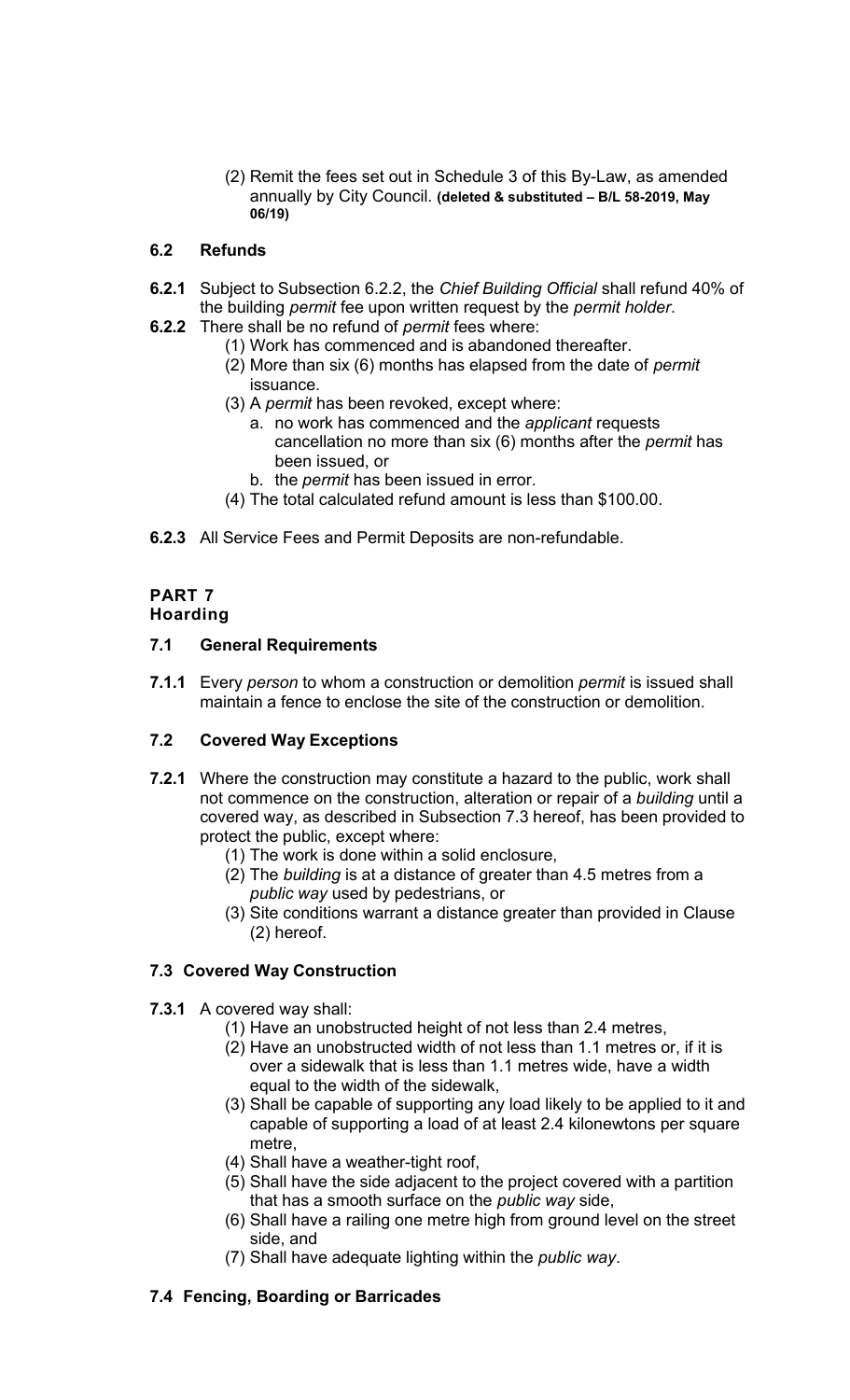- **7.4.1** When construction or demolition activities constitute a hazard to the public and are located within a distance of 4.5 metres from a *public way*, a strongly constructed fence, boarding or barricade not less than 1.8 metres high shall be erected between the site and the *public way* and any open sides of the construction/demolition site.
- **7.4.2** Barricades shall have a reasonably smooth surface facing the *public way*  and shall be without openings except those required for access.
- **7.4.3** Access openings through barricades shall be equipped with gates which shall be:
	- (1) Kept closed and locked when the site is unattended, and
	- (2) Maintained in place until completion of the construction or demolition activity, or when the construction progresses to a point where the same level of security can be achieved by securing the *building*.

#### **7.5 Work Shutdown**

**7.5.1** When work on a construction site is suspended or ceases so that it will not be occupied during normal working hours, the hazardous part of the construction site shall be protected by a fence or barricade constructed according to the requirements of Subsection 7.4 hereof.

### **PART 8**

### **Registered Code Agencies**

#### **8.1 General Requirements**

- **8.1.1** Council may authorize the *Chief Building Official* to enter into service agreements with Registered Code Agencies and appoint them to perform one or more of the specified functions described in Section 15.15 of the *Act*.
- **8.2.2** Registered Code Agencies shall be used only during work overloads and for specialized projects.

#### **PART 9**

#### **Inspection Notices**

#### **9.1 General Requirements**

- **9.1.1** The *permit holder* shall notify the *Chief Building Official* of each stage of construction as listed in Schedule 4. In addition, the *permit holder* shall provide the notice of completion as prescribed by Section 11 of the *Act*, or where occupancy is required prior to completion, notice of inspection to ensure that the requirements of Section 11 of the *Act* and Subsection 1.3.3., Division C of the *Building Code* are complied with.
- **9.1.2** A notice pursuant to this Part of this By-law is not effective until notice is actually received by the *Chief Building Official*.
- **9.1.3** Upon receipt of proper notice, the inspector shall undertake a site inspection of the *building* to which the notices relate in accordance with the time periods stated in Article 1.3.5.3., Division C of the *Building Code*  and Section 11 of the *Act*.

**PART 10 Validity**